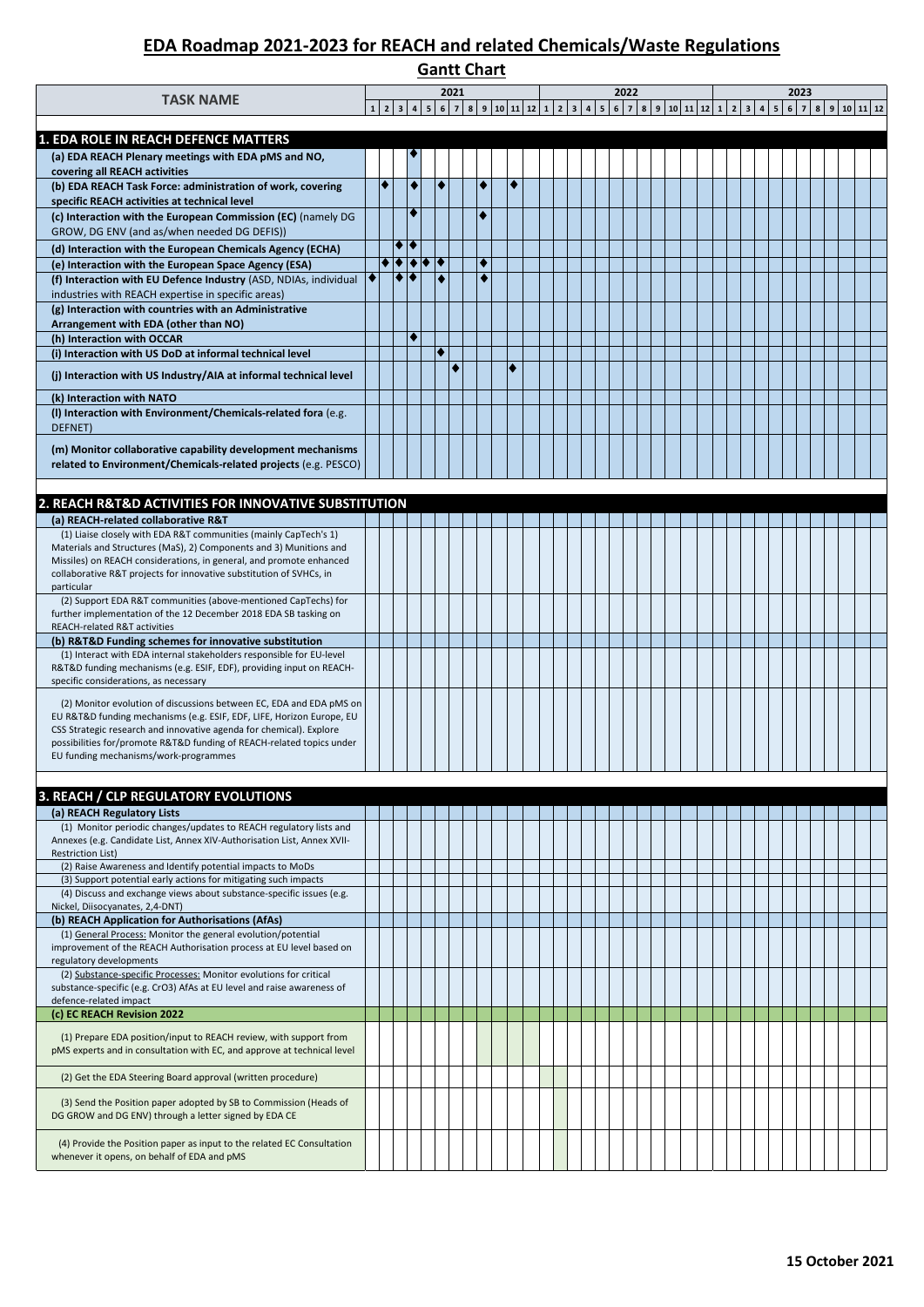| <b>Gantt Chart</b>                                                                                                                                                                                                                                                                                                                              |  |                   |     |  |     |      |  |  |  |  |  |                     |  |      |  |  |  |  |                                                                                                          |             |  |                  |  |
|-------------------------------------------------------------------------------------------------------------------------------------------------------------------------------------------------------------------------------------------------------------------------------------------------------------------------------------------------|--|-------------------|-----|--|-----|------|--|--|--|--|--|---------------------|--|------|--|--|--|--|----------------------------------------------------------------------------------------------------------|-------------|--|------------------|--|
| <b>TASK NAME</b>                                                                                                                                                                                                                                                                                                                                |  | $1 \vert 2 \vert$ | 3 4 |  | 5 6 | 2021 |  |  |  |  |  | 7 8 9 10 11 12 1 23 |  | 2022 |  |  |  |  | $4 \mid 5 \mid 6 \mid 7 \mid 8 \mid 9 \mid 10 \mid 11 \mid 12 \mid 1 \mid 2 \mid 3 \mid 4 \mid 5 \mid 6$ | 2023<br>7 8 |  | 9   10   11   12 |  |
| (d) EC CLP Revision 2021                                                                                                                                                                                                                                                                                                                        |  |                   |     |  |     |      |  |  |  |  |  |                     |  |      |  |  |  |  |                                                                                                          |             |  |                  |  |
| (1) Develop/agree at technical level, with support from pMS experts<br>and in consultation with EC and industry, a proposal for a contribution to<br>the open public consultation on the CLP Revision 2021 (with a focus on<br>CLP labelling of ammunition) to be used by pMS as an input to their<br>contribution at national level, if needed |  |                   |     |  |     |      |  |  |  |  |  |                     |  |      |  |  |  |  |                                                                                                          |             |  |                  |  |
| 4. EDA CODE OF CONDUCT ON REACH DEFENCE EXEMPTIONS                                                                                                                                                                                                                                                                                              |  |                   |     |  |     |      |  |  |  |  |  |                     |  |      |  |  |  |  |                                                                                                          |             |  |                  |  |
| (a) Harmonisation of REACH Defence Exemptions                                                                                                                                                                                                                                                                                                   |  |                   |     |  |     |      |  |  |  |  |  |                     |  |      |  |  |  |  |                                                                                                          |             |  |                  |  |
| (1) Monitor progress of harmonisation/EDA CoC implementation at<br>national EDA sMS level<br>(2) Maintain/Update EDA REACH Portal on the basis of inputs from<br>EDA SMS                                                                                                                                                                        |  |                   |     |  |     |      |  |  |  |  |  |                     |  |      |  |  |  |  |                                                                                                          |             |  |                  |  |
| (b) Promotion / Implementation of reciprocal<br>acknowledgement of REACH Defence Exemption decisions,<br>among EDA sMS                                                                                                                                                                                                                          |  |                   |     |  |     |      |  |  |  |  |  |                     |  |      |  |  |  |  |                                                                                                          |             |  |                  |  |
| (1) Monitor EDA sMS actions on incorporating reciprocal<br>acknowledgement provisions on their national REACH defence<br>exemptions procedures, and provide support to EDA sMS, if requested                                                                                                                                                    |  |                   |     |  |     |      |  |  |  |  |  |                     |  |      |  |  |  |  |                                                                                                          |             |  |                  |  |
| (2) Share/disseminate EDA sMS best practices on reciprocal<br>acknowledgement of REACH defence exemptions                                                                                                                                                                                                                                       |  |                   |     |  |     |      |  |  |  |  |  |                     |  |      |  |  |  |  |                                                                                                          |             |  |                  |  |
| (3) Update the initial mapping of EDA sMS provisions on reciprocal<br>acknowledgement of national REACH defence exemptions                                                                                                                                                                                                                      |  |                   |     |  |     |      |  |  |  |  |  |                     |  |      |  |  |  |  |                                                                                                          |             |  |                  |  |
| (c) Transparency of REACH Art. 2(3) Procedures and Decisions<br>(1) (Internal and External Transparency between EDA pMS) Approve<br>technical-level proposals on information to be disclosed on defence<br>exemptions decisions, at EDA pMS level                                                                                               |  |                   |     |  |     |      |  |  |  |  |  |                     |  |      |  |  |  |  |                                                                                                          |             |  |                  |  |
| (2) (Internal and External Transparency between EDA pMS)<br>Implement/liaise with EDA pMS to gather the agreed information -<br>Analyse EDA pMS' approaches (especially when same substances have<br>been exempted)                                                                                                                             |  |                   |     |  |     |      |  |  |  |  |  |                     |  |      |  |  |  |  |                                                                                                          |             |  |                  |  |
| (3) (Internal and External Transparency between EDA pMS) Populate<br>the ECP (internal transparency) and the EDA Portal (external<br>transparency), based on pMS information received                                                                                                                                                           |  |                   |     |  |     |      |  |  |  |  |  |                     |  |      |  |  |  |  |                                                                                                          |             |  |                  |  |
| 5. COMMON/HARMONISED IMPLEMENTATION APPROACH                                                                                                                                                                                                                                                                                                    |  |                   |     |  |     |      |  |  |  |  |  |                     |  |      |  |  |  |  |                                                                                                          |             |  |                  |  |
| (a) Align procurement contract terms with REACH / Monitor<br>implementation of the EDA document/Recommendations on<br>"Alignment of pMS' Procurement Contracts with REACH" by EDA<br>pMS at national level, taking also industry's input into account, as                                                                                       |  |                   |     |  |     |      |  |  |  |  |  |                     |  |      |  |  |  |  |                                                                                                          |             |  |                  |  |
| necessary<br>(1) Seek periodic feedback on any changes/improvement (for those                                                                                                                                                                                                                                                                   |  |                   |     |  |     |      |  |  |  |  |  |                     |  |      |  |  |  |  |                                                                                                          |             |  |                  |  |
| EDA pMS that mapping on degree of EDA pMS procedures' alignment to<br>EDA Recommendations will show not fully aligned)<br>(2) Update the initial mapping on degree of EDA pMS procedures'                                                                                                                                                       |  |                   |     |  |     |      |  |  |  |  |  |                     |  |      |  |  |  |  |                                                                                                          |             |  |                  |  |
| alignment to EDA Recommendations<br>(3) Gather pMS' inputs on other topics of interest and elaborate<br>further on other relevant topics related to REACH/procurement of<br>interest to pMS (e.g. REACH and FMS)                                                                                                                                |  |                   |     |  |     |      |  |  |  |  |  |                     |  |      |  |  |  |  |                                                                                                          |             |  |                  |  |
| (b) REACH Art. 33 implementation / Common/Harmonised<br>Implementation Approach                                                                                                                                                                                                                                                                 |  |                   |     |  |     |      |  |  |  |  |  |                     |  |      |  |  |  |  |                                                                                                          |             |  |                  |  |
| (1) Work towards a harmonised practical implementation of REACH<br>Article 33 by EDA pMS                                                                                                                                                                                                                                                        |  |                   |     |  |     |      |  |  |  |  |  |                     |  |      |  |  |  |  |                                                                                                          |             |  |                  |  |
| (2) Monitor further developments in interactions/exchange between<br>the Commission, ECHA and industry on the implementation of the REACH<br>Art. 33 requirements, so as to take into account in further work on this<br>activity                                                                                                               |  |                   |     |  |     |      |  |  |  |  |  |                     |  |      |  |  |  |  |                                                                                                          |             |  |                  |  |
| (c) Exchange of pMS Views on their Roles under REACH - If<br>MoDs/Armed Forces are REACH Addresses                                                                                                                                                                                                                                              |  |                   |     |  |     |      |  |  |  |  |  |                     |  |      |  |  |  |  |                                                                                                          |             |  |                  |  |
| (1) Facilitate exchange of view between pMS, taking into account also<br>potential views expressed by EC                                                                                                                                                                                                                                        |  |                   |     |  |     |      |  |  |  |  |  |                     |  |      |  |  |  |  |                                                                                                          |             |  |                  |  |
| (d) REACH/CLP and US ITAR<br>(1) Share experiences/potential challenges, best practices, lessons<br>learned between pMS experts, in this aera, also on the basis of a possible<br>information to be received on this issue, through the informal technical                                                                                      |  |                   |     |  |     |      |  |  |  |  |  |                     |  |      |  |  |  |  |                                                                                                          |             |  |                  |  |
| exchange between EDA and US DoD/AIA on REACH                                                                                                                                                                                                                                                                                                    |  |                   |     |  |     |      |  |  |  |  |  |                     |  |      |  |  |  |  |                                                                                                          |             |  |                  |  |
| <b>6. AMMUNITION CLASSIFICATION UNDER REACH</b>                                                                                                                                                                                                                                                                                                 |  |                   |     |  |     |      |  |  |  |  |  |                     |  |      |  |  |  |  |                                                                                                          |             |  |                  |  |
| (a) Develop a technical proposal for a updated EDA pMS<br><b>Common position</b>                                                                                                                                                                                                                                                                |  |                   |     |  |     |      |  |  |  |  |  |                     |  |      |  |  |  |  |                                                                                                          |             |  |                  |  |
| (b) Adoption of updated EDA pMS Common Position on<br>Ammunition Classification by EDA pMS and NO                                                                                                                                                                                                                                               |  |                   |     |  |     |      |  |  |  |  |  |                     |  |      |  |  |  |  |                                                                                                          |             |  |                  |  |
| (c) Monitoring and assessment of Feedback from Stakeholders<br>on the updated EDA pMS Common Position                                                                                                                                                                                                                                           |  |                   |     |  |     |      |  |  |  |  |  |                     |  |      |  |  |  |  |                                                                                                          |             |  |                  |  |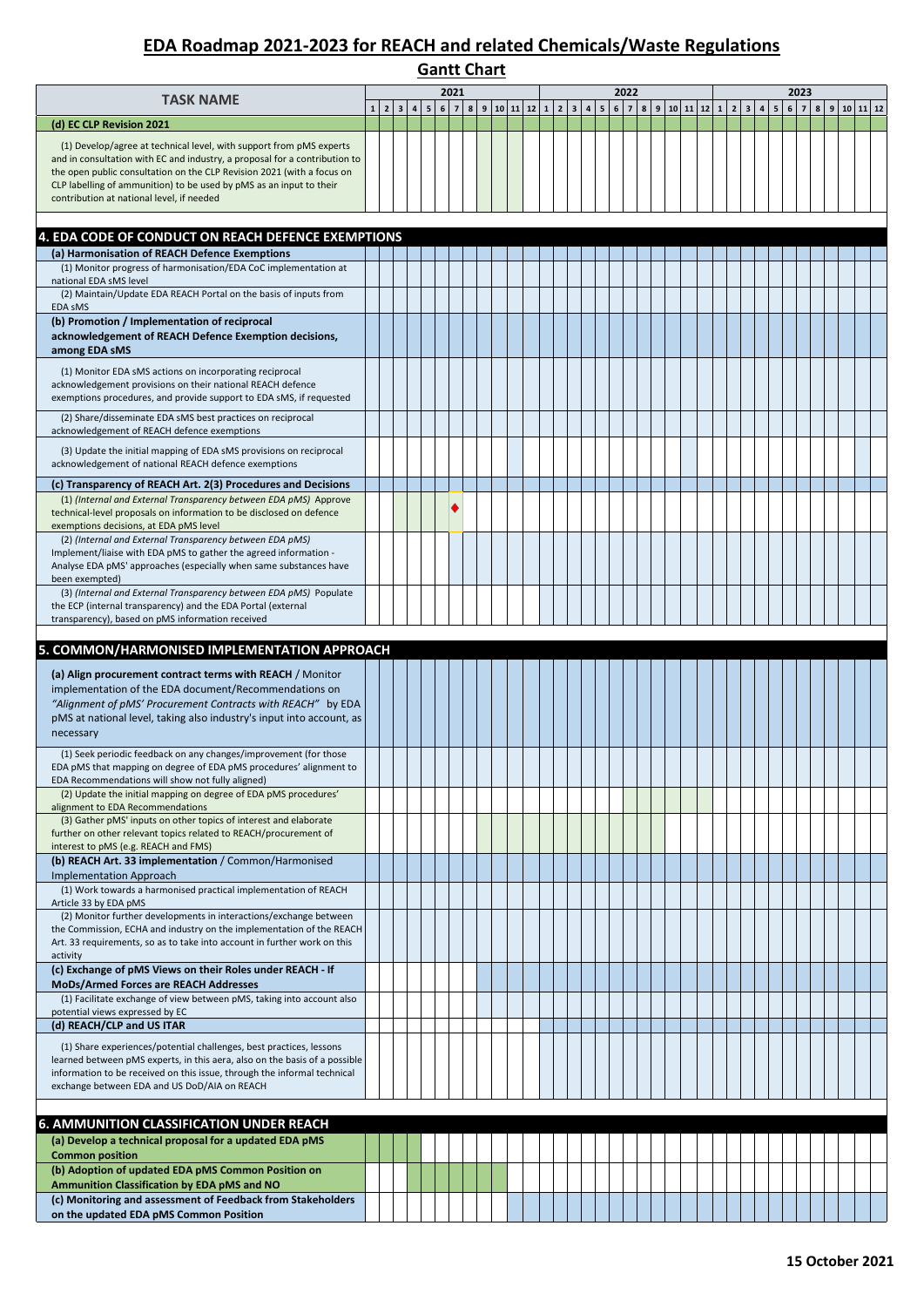#### **Gantt Chart**  $\begin{bmatrix} 6 & 7 & 8 & 9 & 10 & 11 \end{bmatrix}$ **TASK NAME <sup>2021</sup> <sup>2022</sup> <sup>2023</sup> (a) Harmonised approach on CLP Defence Exemptions** (1) Develop/agree at technical level, on a high-level document text for a Code of Conduct on CLP Defence Exemptions (2) Approve EDA CoC on CLP Defence Exemptions at EDA pMS level (3) sMS Subscription to the EDA CoC on CLP Defence Exemptions (4) Work further on developing common minimum technical-level requirements to be Annexed to the EDA CoC on CLP Defence Exemptions (5) Approve the Annex to the EDA CoC on CLP Defence Exemptions at EDA pMS level (6) Adoption of the Annex by sMS to the EDA CoC on CLP Defence Exemptions **(b) Harmonisation of CLP Defence Exemptions** (1) Conduct a mapping of current status of CLP defence exemptions procedures at national (EDA sMS to the CoC on CLP Defence Exemptions) level (2) Monitor progress of harmonisation/EDA CoC on CLP Defence Exemptions implementation at national EDA sMS level **(c) Promotion / Implementation of reciprocal acknowledgement of CLP Defence Exemption decisions, among EDA sMS** (1) Monitor EDA sMS actions on incorporating reciprocal acknowledgement provisions on their national CLP defence exemptions procedures, and provide support to EDA sMS, if requested (2) Share/disseminate EDA sMS best practices on reciprocal acknowledgement of CLP defence exemptions (3) Mapping of EDA sMS provisions on reciprocal aknowledgment of national CLP Defence Exemptions **(d) Discuss issues to improve transparency of CLP Defence Exemptions Procedures and Decisions (a) Develop and agree at technical level on a draft proposal for EDA document on pMS's Common understanding on Ammunition CLP Labelling (b) Monitor development/publication of ASD Guidance on CLP (c) Finalisation of a draft version of EDA document on Ammunition CLP Labelling, to be used as an input to CLP Revision 2021 (d) Monitor the evolution of CLP Labelling/Packaging requirements in the context of CLP Revision 2021 before assessing possible changes to the draft version of EDA document on Ammunition CLP Labelling, if necessary (a) REACH/CLP and EU Green Deal/EU Chemicals Strategy for Sustainability** (1) Monitor related developments at EU level, so as to take into account in further work (2) Contribute to EU-level process/debates (a) Contribute to EU-level debates on the "Essential use" concept **(b) REACH and Circular Economy** (1) Monitor REACH/Circular Economy related developments at EU level, so as to take into account in further work on this activity (2) Monitor developments of EDA Incubation Forum for Circular Economy in European Defence (IF CEED), and examine possible ways to contribute on Chemicals/Waste-related aspects **(c) REACH and Critical Raw Materials (CRM)**  (1) Further explore links/interface between REACH and CRM **(d) REACH/CLP and Occupational Safety & Health (OSH)** (1) Monitor OSH REACH/CLP-related topics, so as to take into account in further work on this activity (2) Work towards establishing a common understanding by MoD experts on the links between REACH/CLP and OSH, for defence **(a) Monitor the evolution of the updated WFD/ECHA SCIP Database issue at EU level (b) Examine/Review EDA Study outcome/proposals with TF experts and decide on follow-up activities\* 7. EDA CODE OF CONDUCT ON CLP DEFENCE EXEMPTIONS 8. AMMUNITION CLP LABELLING 9. REACH/CLP LINKS WITH OTHER EU LAWS AND POLICIES 10. REVISED WASTE FRAMEWORK DIRECTIVE (WFD)/SCIP DATABASE IMPLEMENTATION**